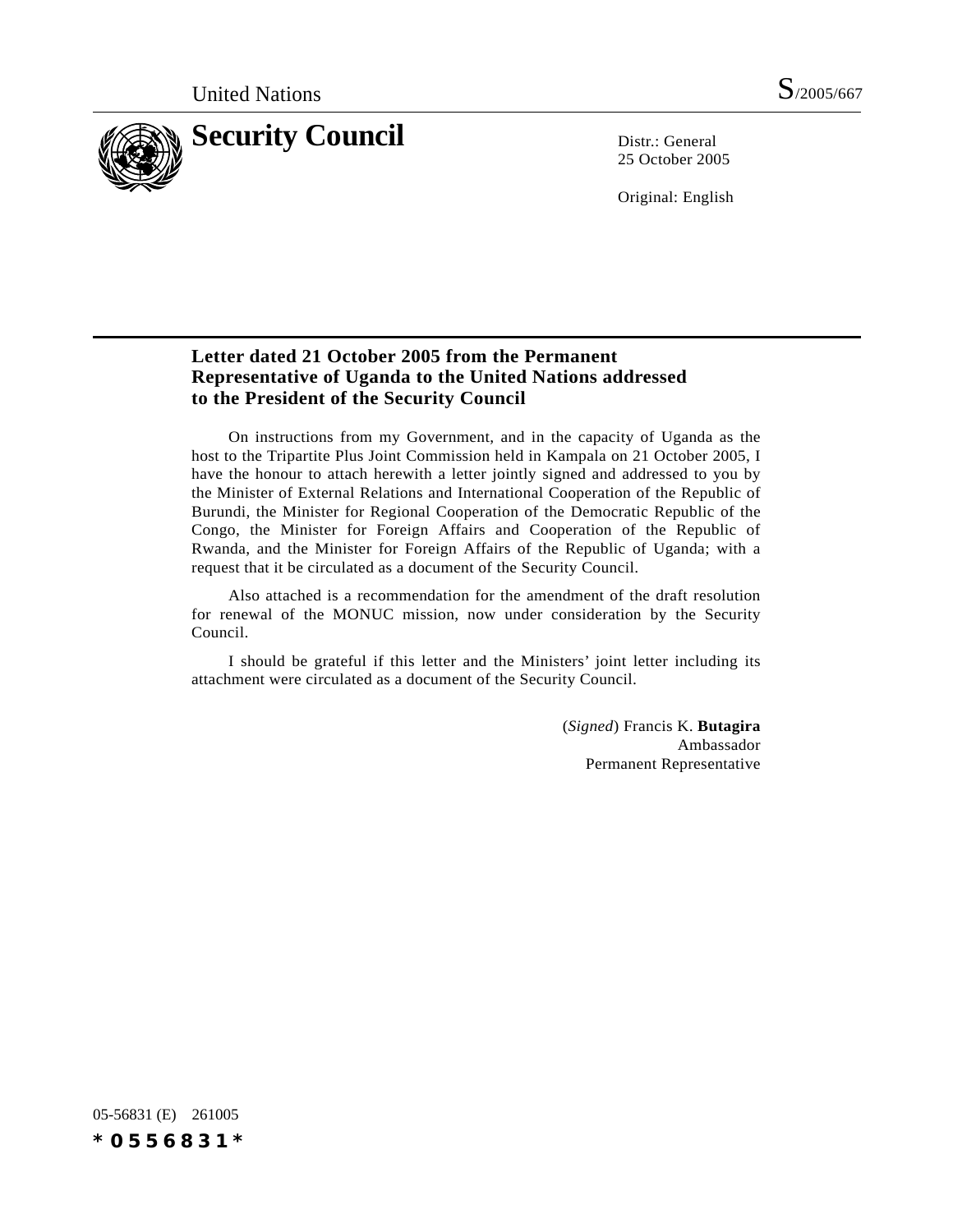## **Annex to the letter dated 21 October 2005 from the Permanent Representative of Uganda to the United Nations addressed to the President of the Security Council**

21 October 2005

We, the Ministers of the Partner States of the Tripartite Plus Joint Commission, meeting at Kampala, Uganda, on 20 and 21 October 2005, after evaluation of the security situation in the eastern Democratic Republic of the Congo,

- concerned at the refusal of the armed groups operating in the eastern Democratic Republic of the Congo to voluntarily disarm
- aware that the activities of these armed groups are detrimental to regional peace and security and endanger the electoral process in the Democratic Republic of the Congo
- noting that despite the best efforts of the United Nations Organization Mission in the Democratic Republic of the Congo, it has effectively reached the limits of voluntary disarmament
- considering that the current MONUC mandate has not adequately addressed the need to track, contain and disarm said groups
- noting the need to build capacity of the armed forces and national police of the Democratic Republic of the Congo
- concerned that, because of the lack of a strong mandate, MONUC is not perceived as a credible threat by the armed groups,

hereby make recommendation to the United Nations Security Council regarding the renewal of the mandate of the United Nations Organization Mission in the Democratic Republic of the Congo.

We propose that the draft resolution be strengthened to emphasize the necessity to address the following:

(i) Identifying by name all armed groups currently operating in the eastern Democratic Republic of the Congo;

(ii) Disarmament, using all necessary means, of all armed groups and militias in the eastern Democratic Republic of the Congo;

(iii) Redoubling the efforts of the donor community to support the integration, training and equipping of Democratic Republic of the Congo armed forces and national police.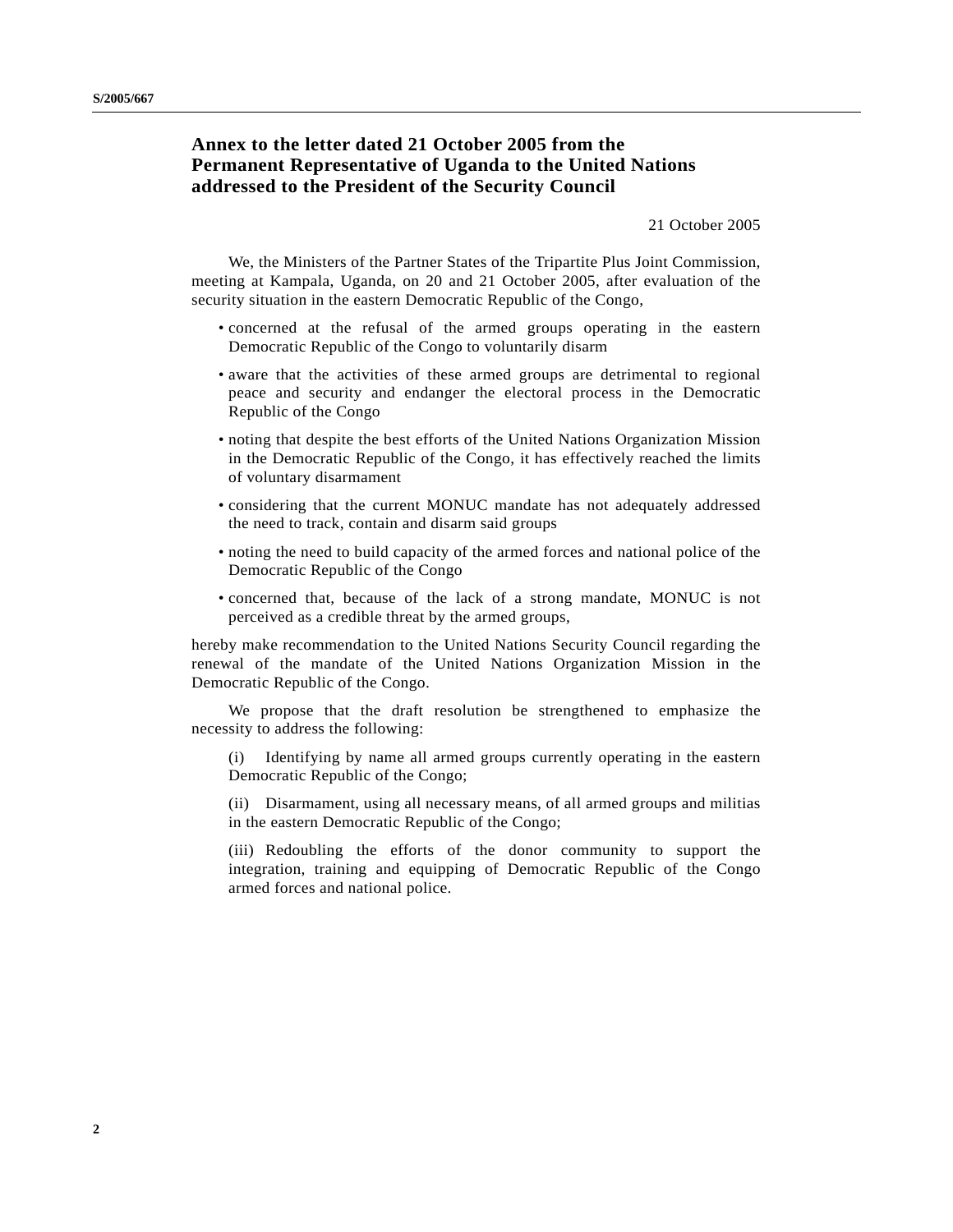Find enclosed our recommendations for amendment of the draft resolution for renewal of the MONUC mission, now under consideration by the Security Council. We hereby request that the President of the Security Council circulate this document and its attachment as a document of the Security Council.

> For the Republic of Burundi: (*Signed*) Antoinette **Batumubwira** Minister of External Relations and International Cooperation

> > For the Democratic Republic of the Congo: (*Signed*) Mbusa **Nyamwisi** Minister for Regional Cooperation

For the Republic of Rwanda: (*Signed*) Charles **Murigande** Minister for Foreign Affairs and Cooperation

> For the Republic of Uganda: (*Signed*) Sam K. **Kutesa** Minister for Foreign Affairs